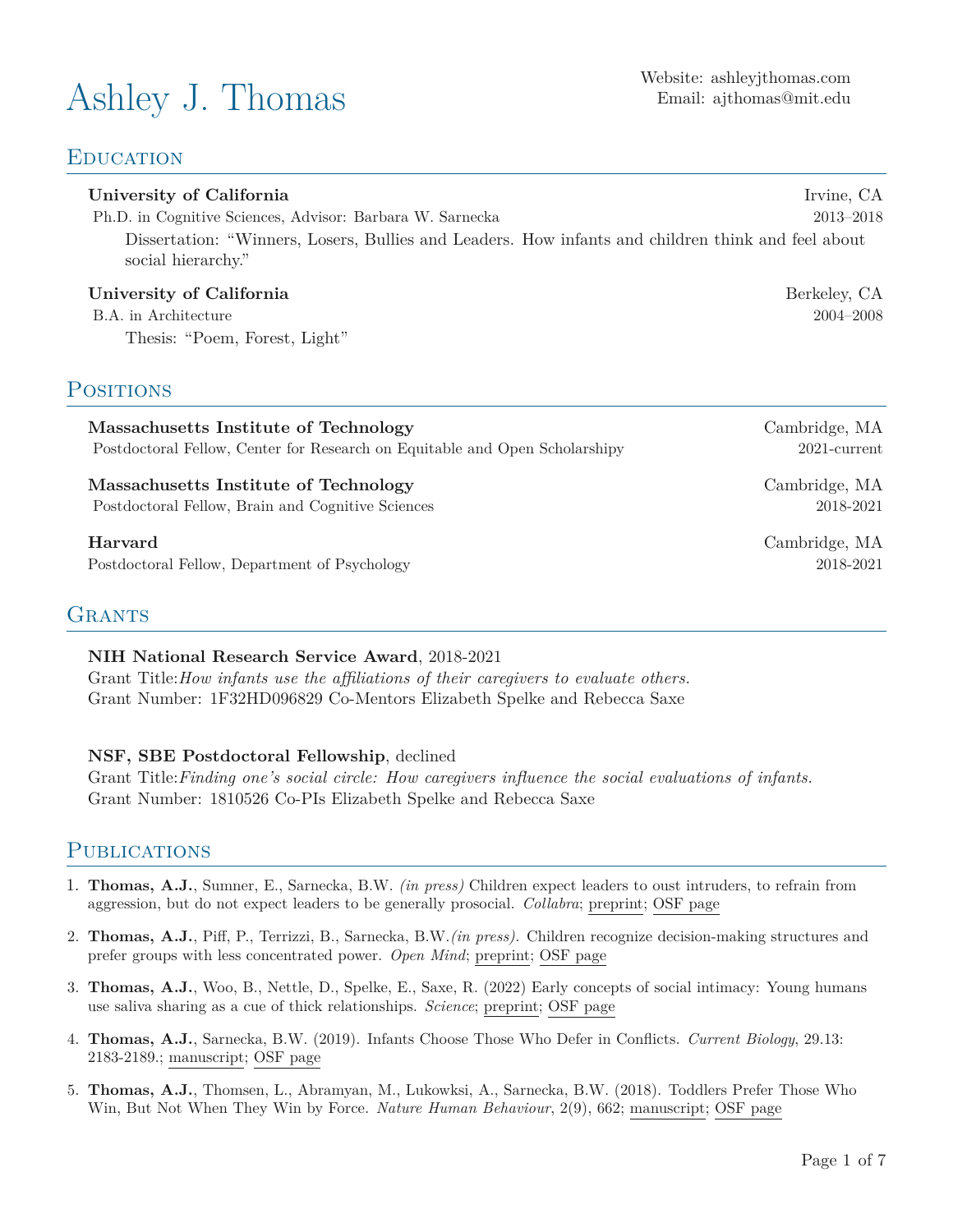- 6. **Thomas, A.J.**, Stanford, P.K., Sarnecka, B.W. (2016). No Child Left Alone: Moral Judgments about Parents Affect Estimates of Risk to Children. *Collabra*, 2(1), 10.; [manuscript](https://online.ucpress.edu/collabra/article/2/1/10/112682/No-Child-Left-Alone-Moral-Judgments-about-Parents); [OSF page](https://osf.io/dr7hg/)
- 7. **Thomas, A.J.**, Sarnecka, B. W. (2015). Exploring the relation between people's theories of intelligence and beliefs about brain development. *Frontiers in Psychology*, 6. https://doi.org/10.3389/fpsyg.2015.00921; [manuscript;](https://www.frontiersin.org/articles/10.3389/fpsyg.2015.00921/full) [OSF page](https://osf.io/45vge/)

## **COMMENTARIES**

- 1. Radkani, S, **Thomas, A.J.**,Saxe. R., (in press). Advantages and limitations of representing groups in terms of recursive utilities. Commentary on Pietraszewski, D. Towards a computational theory of social groups: A finite set of cognitive primitives for representing any and all social groups in the context of conflict. *Behavioral and Brain Sciences*, 1-62.; [preprint](https://docs.google.com/document/d/1eybHUAFyx5qrL-2Aj-S9yNLK1RxfGY4AMW1UAdyzWUY/edit?usp=sharing)
- 2. Stanford, K.P., **Thomas, A.J.**,Sarnecka, B.W., (2020). Rationalization may improve predictability rather than accuracy. Commentary on Cushman, F. Rationalization is rational, *Behavioral and Brain Sciences*; [manuscript](https://escholarship.org/content/qt2qs8312t/qt2qs8312t.pdf)

# PUBLICATIONS UNDER REVIEW

- 1. **Thomas, A.J.**, Saxe,R., Spelke, E. *(resubmitted to PNAS)* Infants learn who is part of their social world by observing their parents' social interactions with unknown others; [preprint;](https://osf.io/36whe/?view_only=30b804f582284b56b7fca0fee5306d13) [OSF page](https://osf.io/z8r7t/?view_only=185e717fb2474e4ca40241c445745172)
- 2. Kominsky, J. F., Lucca, K., **Thomas, A. J.**, Frank, M. C.,Hamlin, K. *(under review)*. Simplicity and validity in infant research. [preprint](https://psyarxiv.com/6j9p3/)
- 3. O'Connor, C., Relihan, D. P., **Thomas, A. J.**, Ditto, P. H., Stanford, K., Weatherall, J. O. *(under review)*. Moral Judgments Impact Perceived Risks from COVID-19 Exposure. [preprint](https://psyarxiv.com/59s2g)
- 4. Relihan, D. P., **Thomas, A. J.**, Ditto, P. H. *(under review)*. Wrong is risky: Moral judgments shape risk perceptions. https://sites.uci.edu › peterdittolab › files › 2021/08 [OSF page](https://osf.io/fcr5h/?view_only=bccf6d6cb57e473e974bb1e8b7522776/)

# Popular Press Articles

1. Stanford, K.P., Sarnecka, B.W., **Thomas, A.J.** (2016). We're really bad at judging risk to kids. We're really good at judging parents.*The Washington Post, Post Everything*, December 16th, 2016; [article](https://osf.io/7utkb/?view_only=7d89a1cdb6df4d0297a9c62b1ceea017)

# AWARDS

#### **Associate Dean's Fellowship**, 2017.

Recognizes graduate students who are making excellent progress in their graduate program. It will take the place of a TA fellowship during my dissertation year.

#### **Annual Jean-Claude Falmagne Award**, 2017.

Awarded to one advanced graduate student from the Cognitive Science Department, accompanied by \$5000.

#### **Annual Jean-Claude Falmagne Award, runner up**, 2016.

Awarded to one advanced graduate student from the Cognitive Science Department, I received the runner-up prize, which was accompanied by \$500.

#### **Annual Yellott Scholar Award**, 2015.

Given to one graduate student, who has not yet advanced, from the Cognitive Science Department. I received the runner-up prize, which was accompanied by \$500.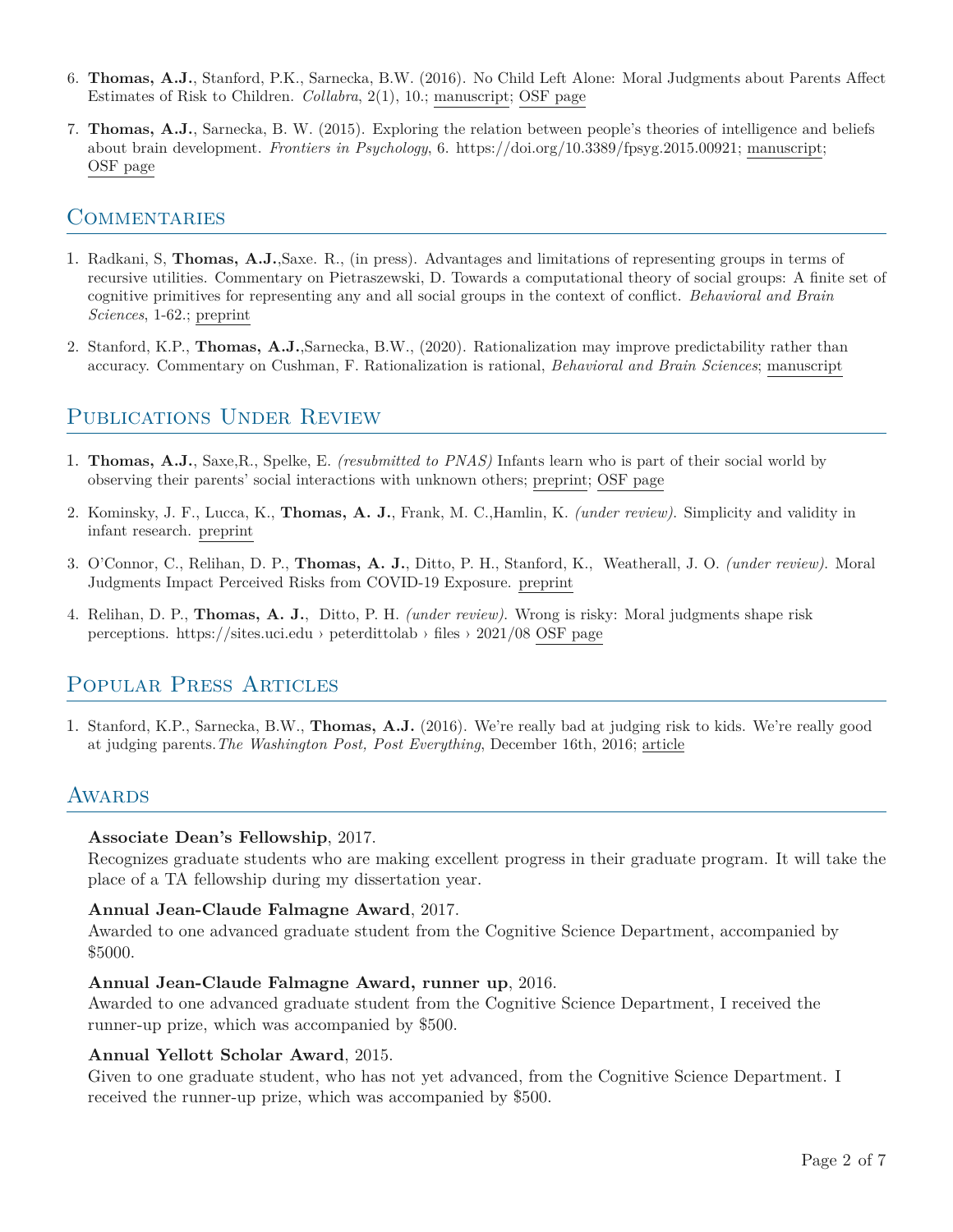#### **Experimental Social Science Graduate Student Workshop Program, Research Grant**, 2014. Awarded to two students after a workshop where students presented research proposals, \$500.

## **UC Irvine Merit Fellowship**, 2013-2018.

This award is granted to students entering the PhD program at the University of California, Irvine, to replace four quarters of TA fellowships.

## Events Organized

**Symposium on Early Representations of Caregiver Relationships and Consequences for Social Cognition** The Society for Research on Child Development Conference, virtual. 2021.

**Developing Theories on Naïve Sociology Pre-Conference** Co-Chaired with Elizabeth Enright-Ake at the Cognitive Development Society, Portland, Oregon, 2017.

**Symposium on The Powerful and Mighty: How Social Dominance shapes children's preferences, trust and social inferences.** Co-Chaired with Dr. Lotte Thomsen at The Society for Research on Child Development Conference, Austin, TX. 2017.

# Invited Talks

**Thomas, A.J.** Early ideas about Social Relationships. *Cooperation Lab Virtue Project*, Boston College

**Thomas, A.J.** How Infants Navigate their Social Networks *Invited by Cog Lunch Seminar Series*, Massachusetts Institute of Technology

**Thomas, A.J.** Friendly or Fearsome, Children's Representations of Social Hierarchy. *Invited by the Social Psychology Seminar Series*, University of Oslo, Norway.

**Thomas, A.J.** No Child Left Alone: Moral judgments about parents affect estimates of risk to children. *Invited by the department of Logic and Philosophy of Science*, University of California, Irvine

# CONFERENCE PRESENTATIONS

- **Thomas, A.J.**,Bourg,C., Saxe,R., (2022). "Do researcher's perceptions of the social dynamics in their field relate to their decisions to be open?" *Presented at the Meeting of the American Chemical Society*.
- **Thomas, A.J.**,Woo, B., Nettle, D., Spelke, E.S., Saxe, R. (2021). "Infants use saliva-sharing to infer social intimacy" *Presented at the Society for Affective Sciences*.
- **Thomas, A.J.**,Woo, B., Nettle, D., Spelke, E.S., Saxe, R. (2021). "Infants Recognize 'Thick' Social Affiliation" *Presented at the Society for Research on Child Development Conference*.
- **Thomas, A.J.**, Saxe, R., Spelke, E.S. (2021). "Expanding Social Circles: Infants see the affiliates of their caregivers as more relevant to them than others." *Presented at the Society for Research on Child Development Conference*.
- **Thomas, A.J.**, Saxe, R., Spelke, E.S. (2021). "Infants see the affiliates of their Caregivers as more relevent to themselves" *Presented at the Social Cognition Preconference for SPSP*.
- **Thomas, A.J.**, Saxe, R., Spelke, E.S. (2020). "Infants use imitation but not comforting or social synchrony to evaluate those in social interactions" *Presented at the Cognitive Development Society*.
- **Thomas, A.J.**, Saxe, R., Spelke, E.S. (2020). "Infants represent 'like-kin' affiliation" *Presented at Budapest CEU Conference on Cognitive Development*.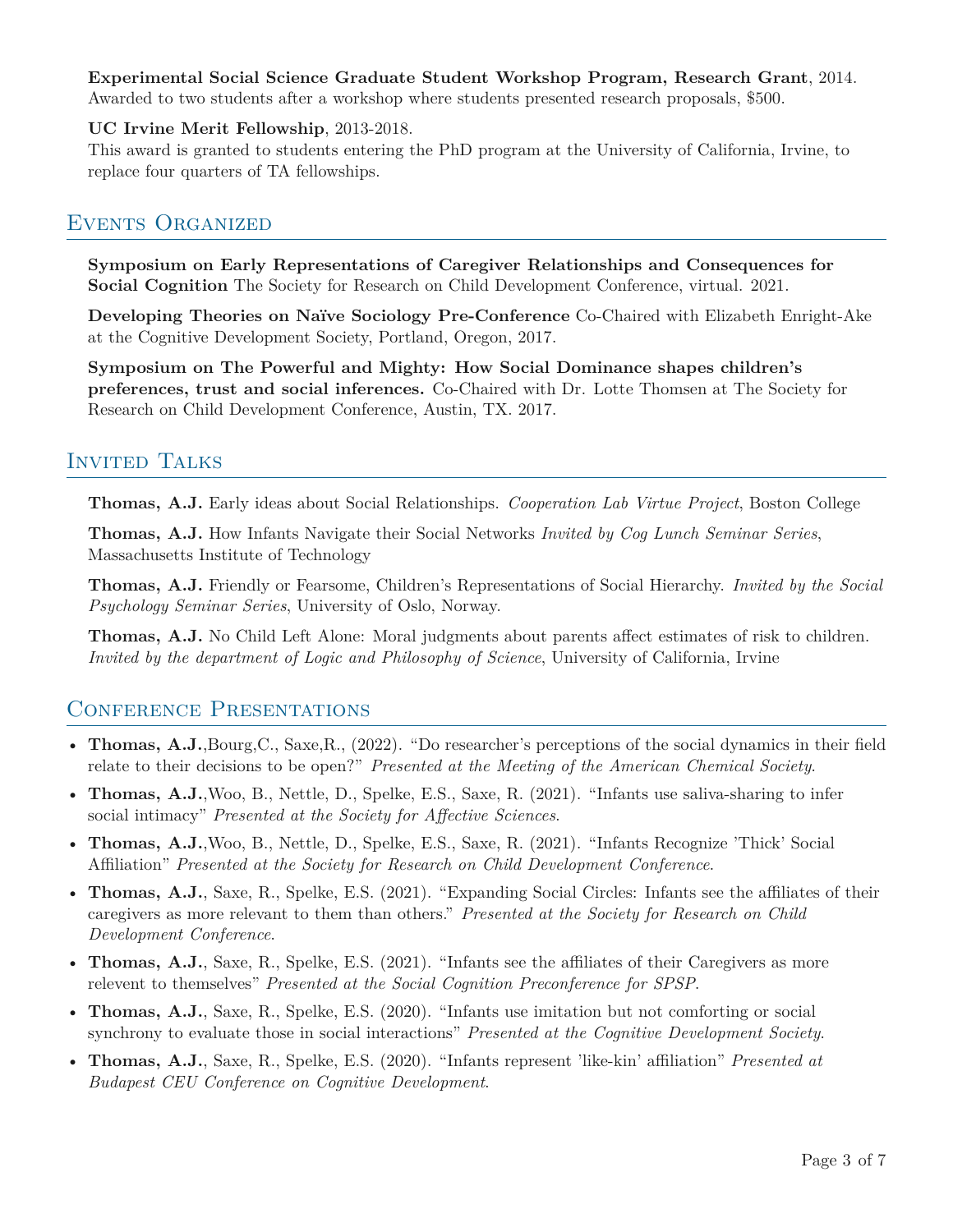- **Thomas, A.J.**, Sarnecka, B.W. (2019). Infants prefer those who 'bow out' of zero-sum conflicts. *Presented at 31st Human Behavior and Evolution Society*, Boston, MA.
- **Thomas, A.J.**, Abramyan, M., Lukowksi, A., Thomsen, L., Sarnecka, B.W. (2019). Toddlers prefer winners but not if they win by force. *Presented at 31st Human Behavior and Evolution Society*, Boston, MA.
- **Thomas, A.J.**, Sumner, E., Sarnecka, B.W. (2019). Children Expect Leaders to Protect but not to Bully. *Presented at the Society for Research on Child Development Conference*, Baltimore, MA.
- **Thomas, A.J.**, Abramyan, M., Lukowksi, A., Thomsen, L., Sarnecka, B.W. (2017). Toddlers like winners, but not bullies. *Presented at the at the Society for Personality and Social Psychology*, Atlanta, GA.
- **Thomas, A.J.**, Abramyan, M., Lukowksi, A., Thomsen, L., Sarnecka, B.W. (2017). Toddlers like winners, but not bullies. *Presented at the Evolutionary Psychology Preconference at the Society for Personality and Social Psychology*, Atlanta, GA.
- **Thomas, A.J.**, Abramyan, M., Lukowksi, A., Thomsen, L., Sarnecka, B.W. (2017). Toddlers like winners, but not bullies. *Presented at the Naive Sociology Preconference at the Cognitive Development Society*, Portland, OR.
- **Thomas, A.J.**, Sarnecka, B.W. (2017). Children Expect Leaders to be Protectors, Not Bullies. *Presented at the Cognitive Development Society*, Portland, OR.
- **Thomas, A.J.**, Abramyan, M., Lukowksi, A., Thomsen, L., Sarnecka, B.W. (2017). Toddlers like winners, but not bullies. *Cognitive Development Society*, Portland, OR.
- **Thomas, A.J.**, Abramyan, M., Lukowksi, A., Thomsen, L., Sarnecka, B.W. (2017). Mighty or the Meek: Changes in social preferences across the first two years of life. *Presented at the Society for Research on Child Development Conference*, Austin, TX.
- **Thomas, A.J.**, Abramyan, M., Lukowksi, A., Thomsen, L., Sarnecka, B.W. (2017). Mighty or the meek: Toddlers prefer novel, dominant individuals. *Presented at the Society for Personality and Social Psychology*, San Antonio, TX. **Outstanding Poster Award**
- **Thomas, A.J.**, Abramyan, M., Lukowksi, A., Thomsen, L., Sarnecka, B.W. (2017). Mighty or the Meek: Changes in social preferences across the first two years of life. *Presented at the Budapest CEU Conference on Cognitive Development*, Budapest, Hungary.
- **Thomas, A.J.**, Piff, P., Sommerville, J., Sarnecka, B.W. (2017). Three to Five-year-old children prefer hierarchical dyads to non-hierarchical dyads. *Presented at the Budapest CEU Conference on Cognitive Development*, Budapest, Hungary.
- **Thomas, A.J.**,Abramyan, M., Lukowksi, A., Thomsen, L., Sarnecka, B.W. (2016). Preferring the Mighty to the Meek. Toddlers Prefer Novel Dominant Agents. *Presented at the 38th Annual Conference of the Cognitive Science Society*, Philadelphia, PA.
- **Thomas, A.J.**,Abramyan, M., Lukowksi, A., Thomsen, L., Sarnecka, B.W. (2016). Preferring the Mighty to the Meek. Toddlers Prefer Superiors to Subordinates. *Presented at the 42nd annual Society for Philosophy and Psychology Conference*, Austin, TX.
- **Thomas, A.J.**, Stanford, P.K., Sarnecka, B.W. (2016). No child left alone: Moral judgments about parents affect estimates of risk to children. *Presented at the Society for Personality and Social Psychology Conference*, San Diego, CA.
- **Thomas, A.J.**, Sarnecka, B.W. (2015). Children's ideas about fairness. Do children believe in a meritocracy? *Presented at the Symposium on Cognition and Language Development*, Irvine, CA.
- **Thomas, A.J.**, Sarnecka, B.W. (2015). Hard Work, Drive, or Talent? How children reason about the causes of scholastic success. *Presented at the Society for Research in Child Development*, Philadelphia, PA.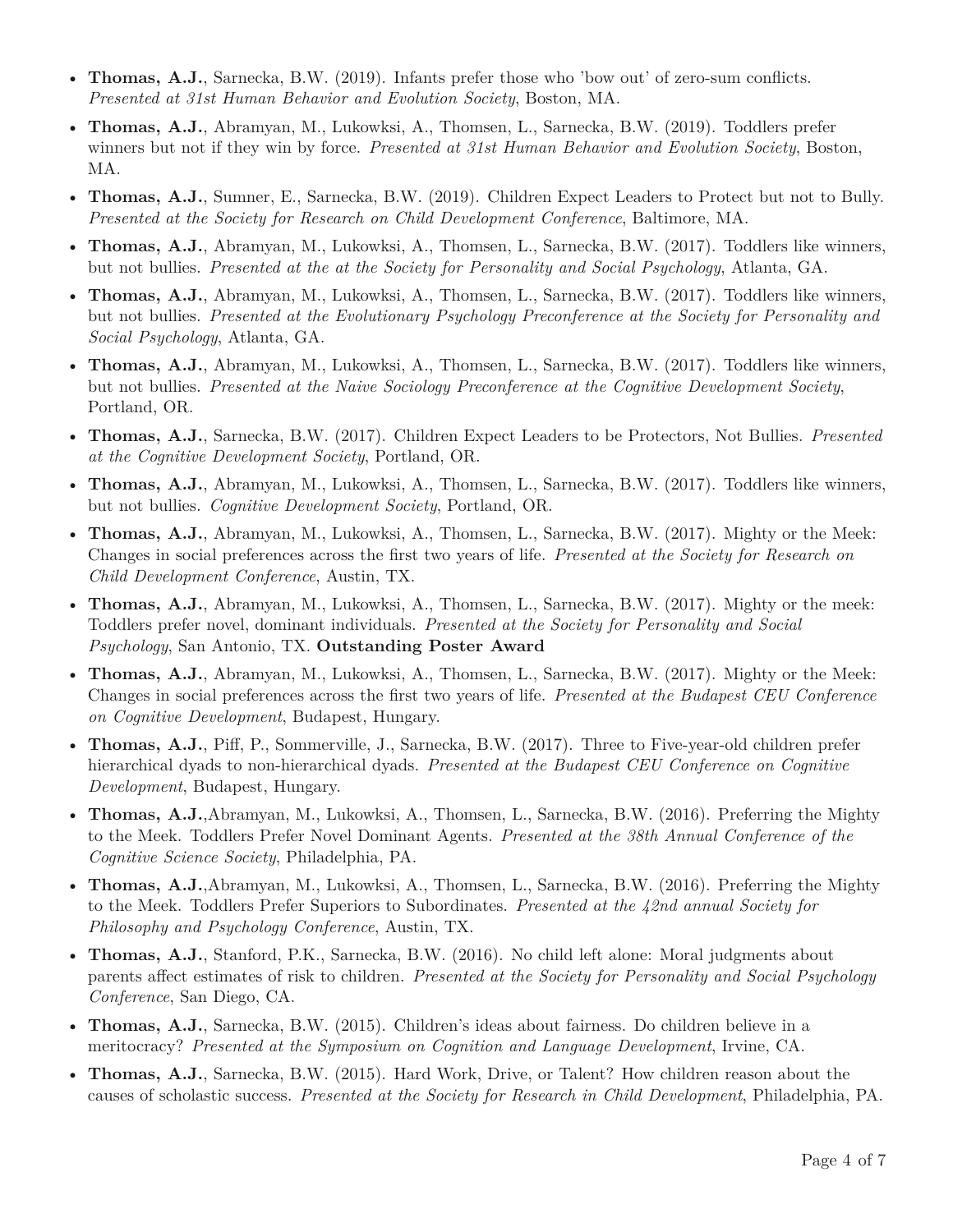- **Thomas, A.J.**, Sarnecka, B.W. (2015). Is it the Thought that Counts? How children allocate rewards based on effort and outcome. *Presented at the Budapest CEU Conference on Cognitive Development*, Budapest, Hungary.
- **Thomas, A.J.**, Sarnecka, B.W. (2014). Implicit Theories of Intelligence, Essentialism, and the Brain. *Presented at the Symposium on Cognition and Language Development*, Los Angeles, CA.
- Negen, J., **Thomas, A.J.**, Sarnecka, B.W. (2014). Young children hear more number words if they use number words themselves. *Presented at the Meeting for the Jean Piaget Society*, San Francisco, CA.

## **TEACHING**

**Instructor, graduate seminar** at MIT Fall 2021 *(Tools for Robust Science)* 20 students

**Instructor** at University of California, Irvine Summer 2015, Summer 2016 *(Introduction to Psychology)* 90 students

**Teaching Assistant** at University of California, Irvine

*Led Discussion sections in: Developmental Psychology, Psychology for Psychology Majors (year-long class), Research Methods,*

## **SERVICE**

#### **Associate Editor**: Collabra

**Reviewer**: Developmental Science, Proceedings of the Royal Society B, Royal Society Open Science, Psychological Sciences

**Department Climate Committee**, Harvard Psychology Department

**Community of Practice Saxelab Liaison**, MIT

## **MENTORING**

I have mentored around 30 undergraduate research assistants. Many of whom have been awarded grants through University Research Opportunity Programs and Summer Undergraduate Research Programs at UC Irvine, MIT, and Harvard (total of \$20,744.) I have also served as a mentor for *PPREP* (Prospective Ph.D. RA Event in Psychology) program at Harvard.

Mentees: Luz Donato; Vivian Mitchell; Shixuan Shirley Wang; Sharon Thomsen; Judith Gallardo; Denise Giardina; Adrian Paul Ripa Riberal; Amy Giang; Anna Elizabeth Chavez Garcia; Anne Collinwood Brunson; Elisa Campello de Mello; Gabby Lomeli; Ghadeer Alabas; Joanna Baires Amaya; Judith Gallardo; Julia Elissa Majdali; Justine Skaar; Lucero Elena; Mayra Santos; Jazmin Henderson; Michelle Hung; William Adams; Sara Alansari, Vanessa Kudrnova; Annie Harris; Kristine Hocker; Aiyeden Uzamere; Will Adams, Vanessa Kurdrnova

**Theses and Research Projects Supervised** *With Great Power Comes Great Responsibility?* (Elisa Campellow de Mello); *A Naïve Understanding of Social Hierarchies: Which Organization do Children Prefer?* (Vivian Mitchelle); *Toddlers Expectations about Information and Social Hierarchy* (Will Adams); *Connecting Imitation with Comforting; evidence that infants track relationships instead of traits* (Vanessa Kurdrnova)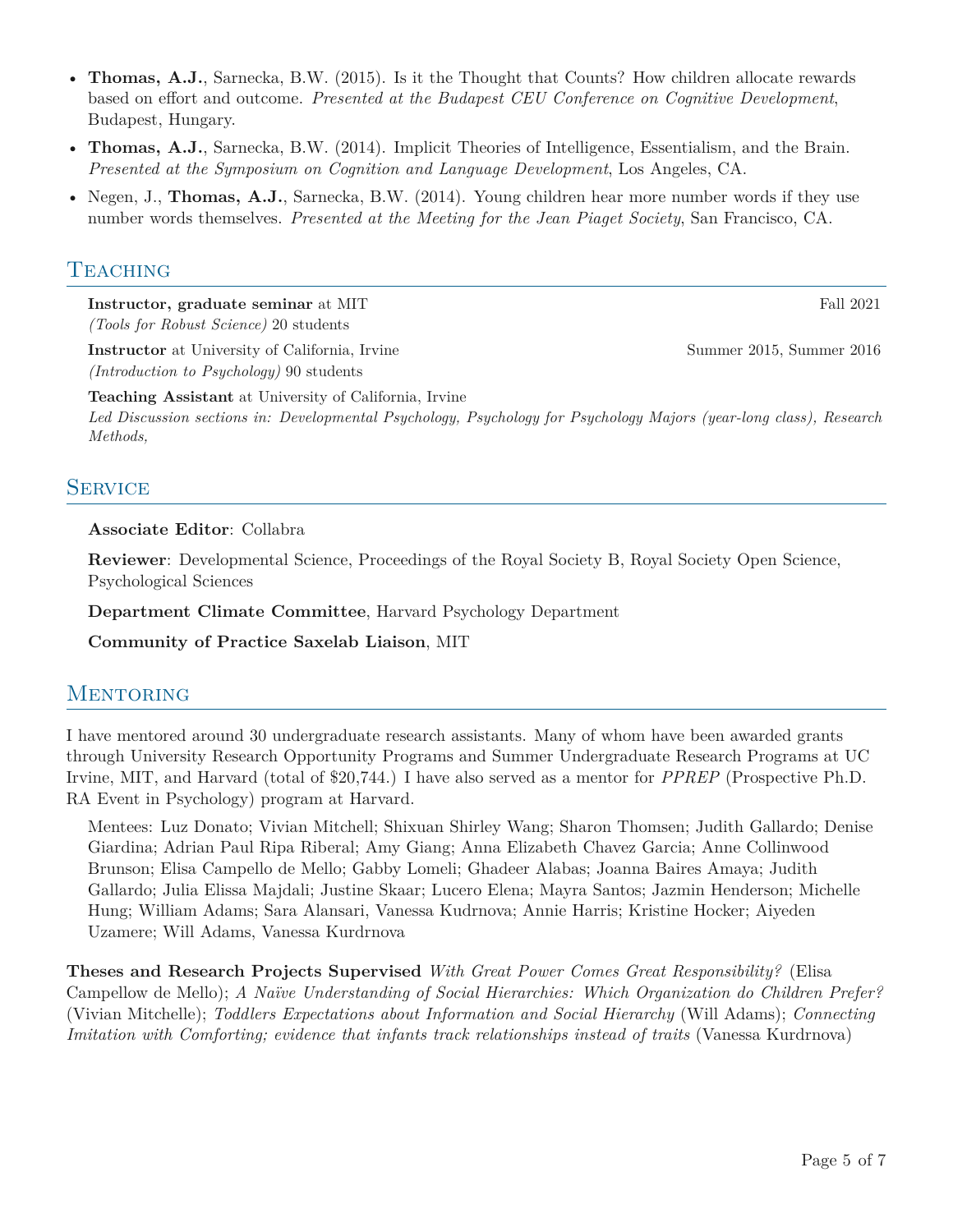# **TRAINING**

- Addressing Diversity: What Sets UCI students apart from others
- Culturally Responsive and Sustaining Teaching of 1st Generation College Students
- Academics for Black Survival and Wellness Anti-Racism Training
- Diversity: A Workshop and Forum of Ideas

# Media Interviews and Coverage

- **NPR** Even babies and toddlers know that swapping saliva is a sure sign of love
- **Science Fridays** Saliva Sharing Might Help Kids Identify Their Closest Relationships
- **MIT News** Babies can tell who has close relationships based on one clue: saliva
- **New Scientist** Babies can tell who's closely related from whether they share saliva
- **CTV News** Kiss and tell: study says saliva sharing a signal for babies learning about relationships
- **The Economist** Babies learn about the world by looking at who shares saliva
- **STAT** Kisses, licks, and drool: Study shows how 'saliva sharing' shapes babies' understanding of the closest relationships
- **INVERSE**: Pioneering study reveals how babies work out who they can trust.
- **Science** Spit take: Even young infants know we only swap saliva with the ones we love
- **UPI** Babies identify close relationships by saliva, study suggests
- **Philly Voice** Kissing and food-sharing help babies identify close relationships, study shows
- **Science News** Babies may use saliva sharing to figure out relationships
- **Scientias**: baby's weten wie innige relaties hebben op basis van speekseluitwisseling
- **APF**: The dribble test: How toddlers spot close social ties
- **ScaryMommy**: Even Babies Get That Sharing Food Shows Intimacy
- **The Naked Scientists**: Infants spot sharing saliva in relationships
- **Quirks and Quarks**: Kids take note of who you kiss and who shares your ice cream
- **Psychology Today**: Slobbery Secrets: Sharing Saliva Is Surprisingly Significant
- **NPR** Toddlers Like Winners, But How They Win Matters. 27 August 2018.
- **NPR** Why Do We Judge Parents for Putting Kids At Perceived But Unreal Risk? 22 August 2016.
- **Rising Up with Sonali on KPCC Radio** No Child Left Alone: Moral Judgments About Parents. 29 August 2016.
- **Top of Mind with Julie Rose, BYU Radio** Sepsis a Medical Emergency, Judging Parents, Thai Fractures. 29 August 2016.
- **KUCI** Ask a Leader. 27 September 2016.
- **Bloomberg View** Don't Leave Your Kids Near Judgmental Strangers. 12 September 2016.
- **Quartz** Parents' judginess of other parents is making their kids less able to deal with life. 7 September 2016.
- **Psychology Today** Young Children Value Kindness Over Winning in a Conflict. 12 September 2018
- **NPR** Unlike Humans, Bonobos Shun Helpers And Befriend The Bullies. Work on toddlers mentioned by Hamlin. 4 January 2018
- **Washington Post** The perils of condemning parents for exposing kids to supposed dangers that aren't real. 23 August 2016.
- **Psychology Today** Unattended Children, Harm, and the Nature of Moral Judgment. 23 August 2016.
- **New York Magazine** The Surprising Way We Judge Who's a Bad Parent. 26 August 2016.
- **Scientific American Mind** When Can You Leave a Child Unattended? 1 January 2017.
- **Toronto Star** If you leave your kids alone, it's not predatory strangers who are a risk. September 13, 2016.
- **Athiestically Speaking** No Child Left Alone. 21 September 2016.